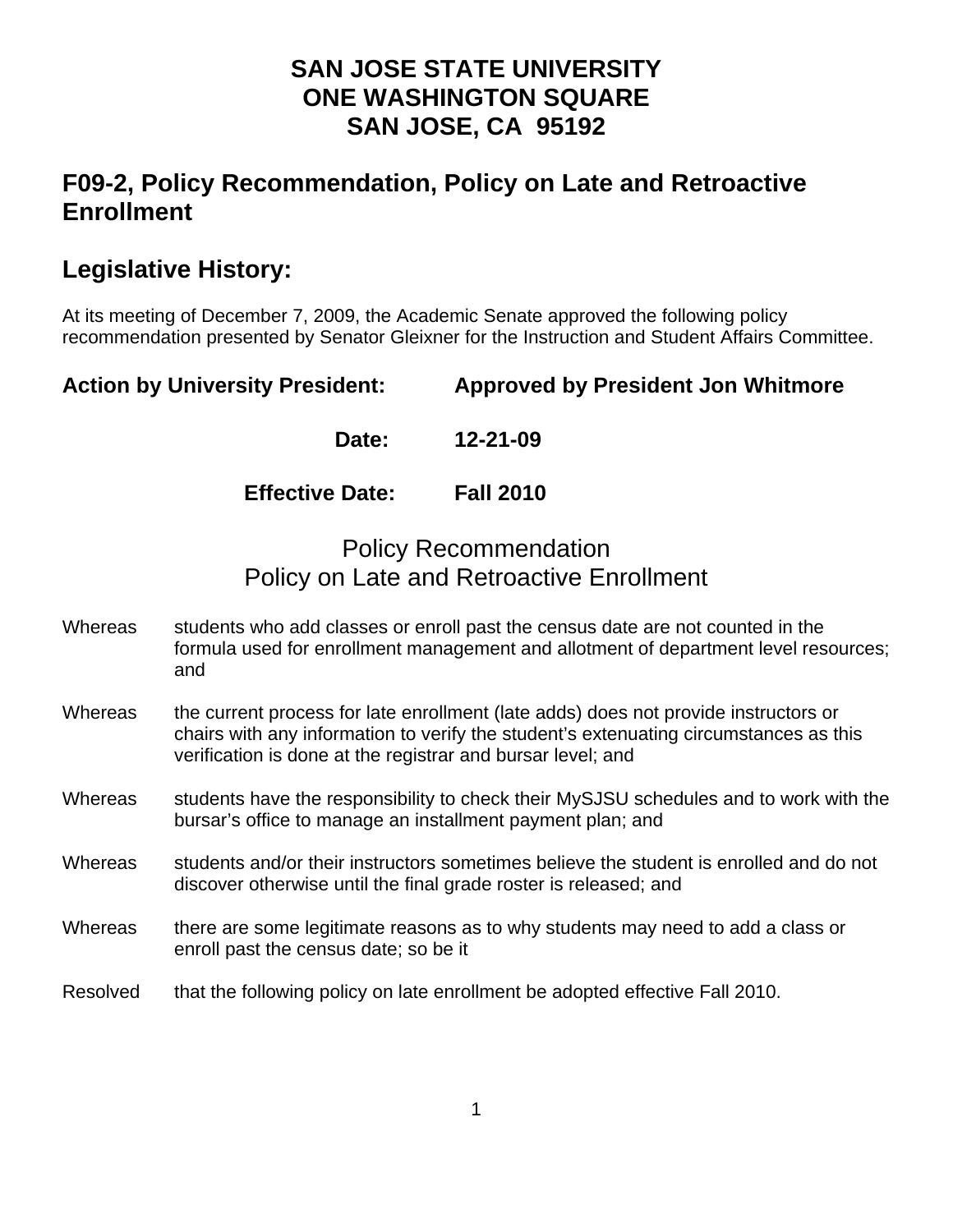#### **Pre-census date petition for late enrollment**

Student initiated petitions for late enrollment (late adds) will only be accepted for the time period between the add date and the census date.

The process for petitioning for late enrollment before the census date will be as follows:

The student submits the late enrollment petition to the Registrar. The petition will require a statement of the extenuating circumstance that prevented the student from enrolling by the add date.

The Registrar will investigate the extenuating circumstance to determine if the student is eligible to late enroll in a class. The Registrar will route late enrollment petitions that are eligible to the department for instructor and department chair level decisions.

The submission deadline and processing time of these petitions will be determined in the process of designing the registration and payment timelines within the academic calendar.

### **Post-census date petition for late enrollment**

After the census date, late enrollment petitions will be initiated by the department chair(s) of the course(s) the student wishes to add. This includes what was formerly known as Retroactive Add. If both the department chair and course instructor approve and department policy allows adding after the census date, the department chair will submit a petition to the Registrar. The petition will include the student's statement of extenuating circumstances. The Registrar will investigate the student's extenuating circumstances within 10 working days. If the student is eligible to late enroll, the petition will be forwarded to the Associate Dean of Undergraduate Studies or Graduate Studies and Research as appropriate for final decision within 10 working days.

Departments that do not allow any late enrollment after the add date or census date must have their policy posted on their department website or advertised to their students through another visible means.

After the census date, students will be allowed to add a class or classes or enroll for only one semester during their time at San José State University. Any exceptions to this will be made by petition to the Associate Dean of Undergraduate Studies or Graduate Studies and Research as appropriate and will be approved only under extreme extenuating circumstances.

#### **In the case of University error**

To the extent possible, students shall be held harmless for events generated as a result of university error, and every reasonable effort will be made to accommodate them.

### **Verification of rosters**

Faculty are encouraged to reconcile their MySJSU rosters with the students participating in their class before both the add date and the census date. Students are encouraged to reconcile their MySJSU schedule of classes with the courses they think they are enrolled in.